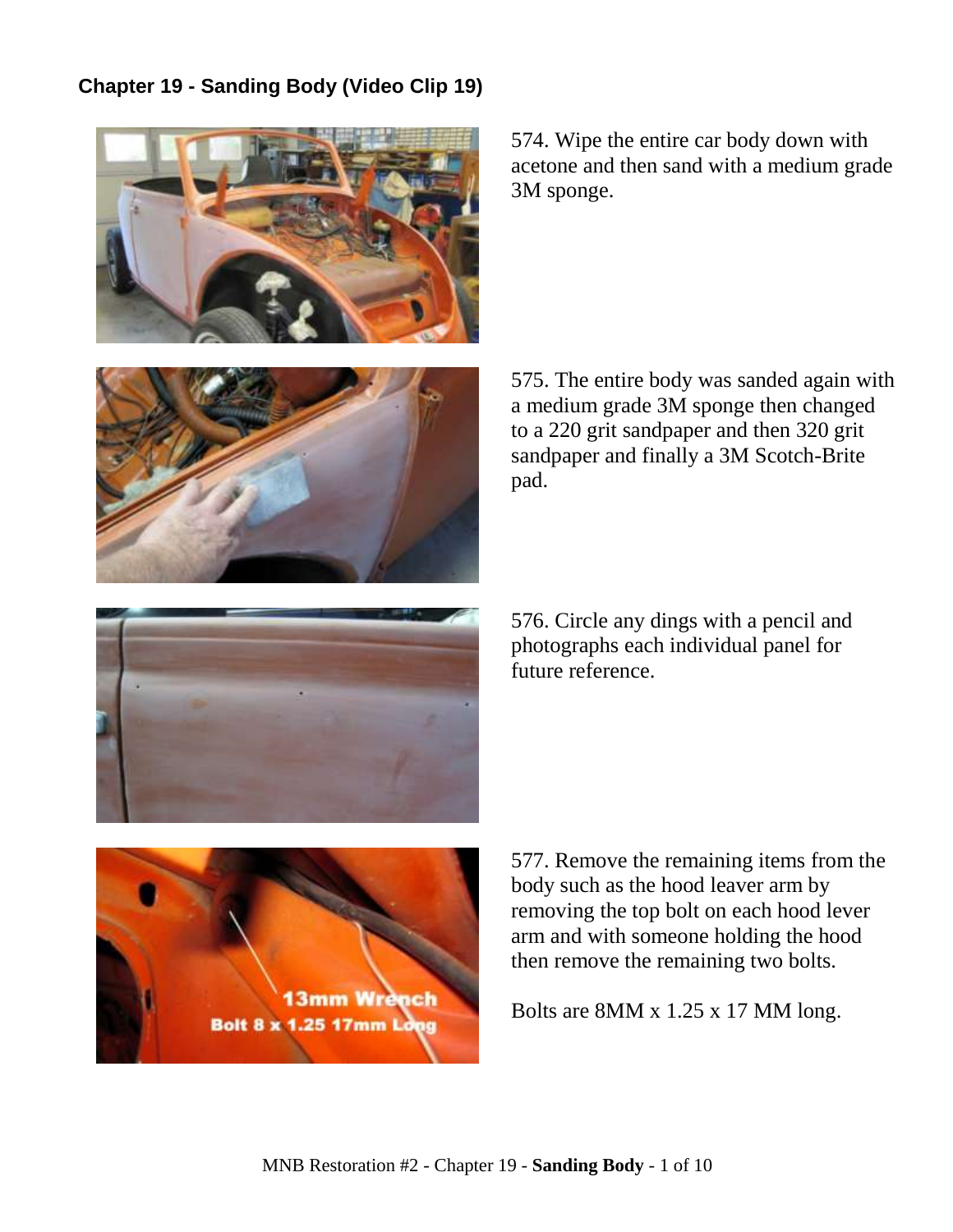



578. Remove the clip on the bottom of each hood lever arm and remove.

579. Remove the rubber hose connected to the wiper sprayer nozzle.

580. From within the trunk with a screwdriver depress the clip sides on the sprayer nozzle and push the nozzle up out of the car.

> 581. With a 17mm wrench remove the large nut and washers on each windshield wiper arm.



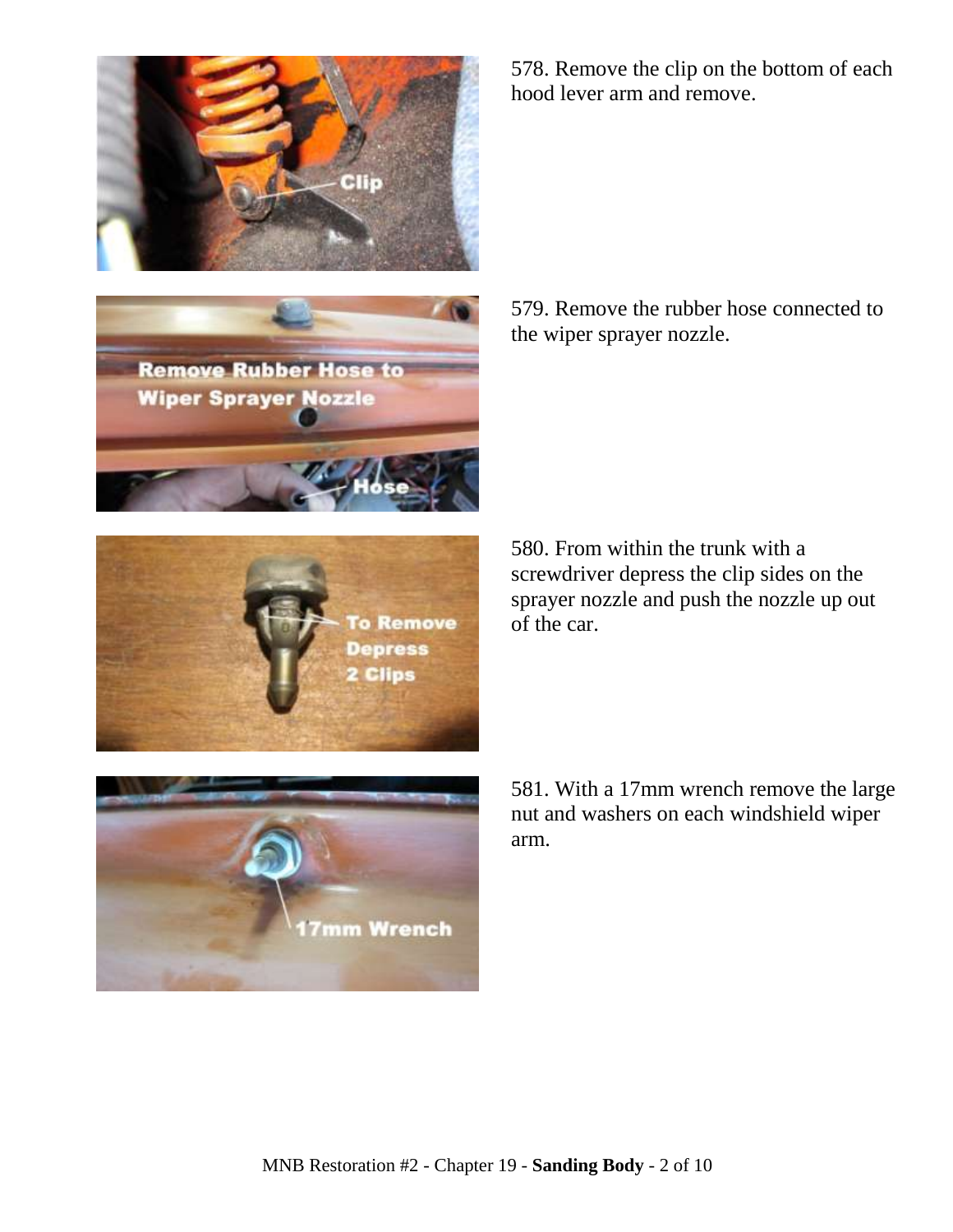

**Lift out Wiper Motor Assembly**  582. With a 10mm socket remove the bolt in the trunk to the windshield wiper motor assembly.

583. Lift out the wiper motor assembly.



584. Note how the adjacent wires are routed around the wiper motor assembly.



585. Mark both the wires and the wiper switch "E".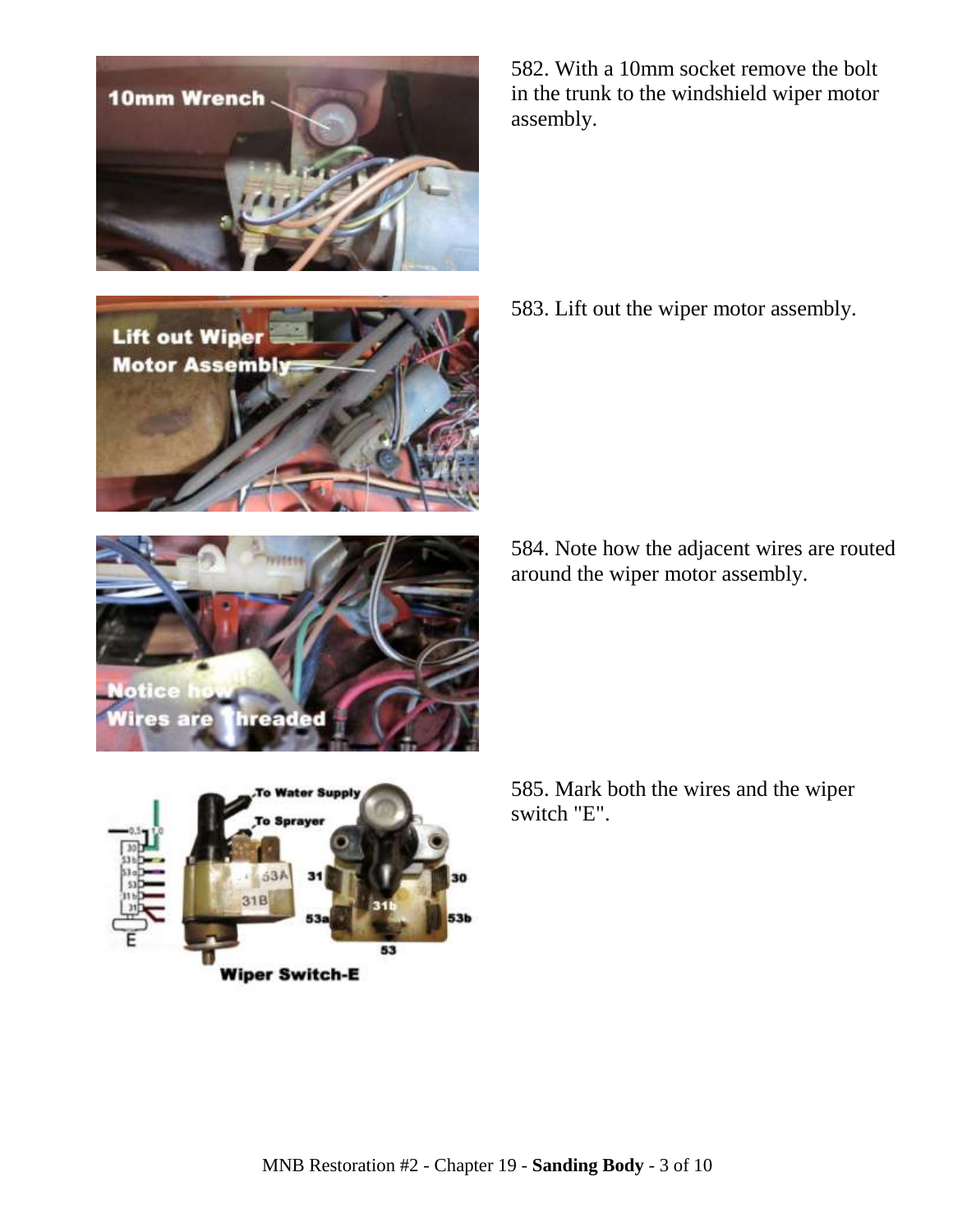

586. Clean up the wiper Assembly. Later this will be primed and painted black/



587. With a Phillips screwdriver, remove the screws to the gas filler door lock assembly, and push it into the trunk. With pliers, pull out the two rubber door bumpers.

588. From within the trunk, remove the two Phillips screws holding the gas filler door.





589. With a flat head screwdriver turn the fresh air knob rings to loosen the fresh air adjustment assembly.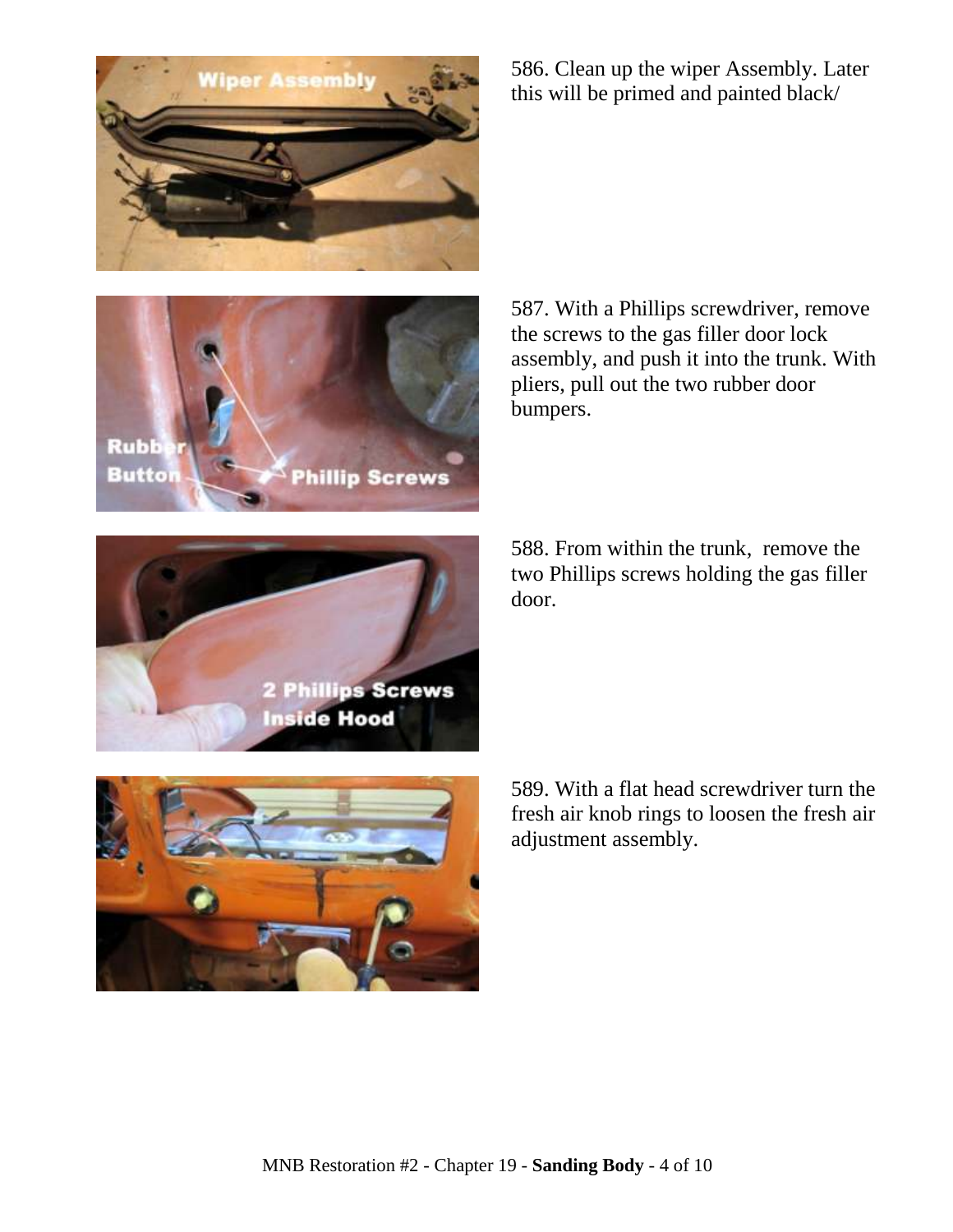







590. From within the trunk, use a 10mm socket to remove the two bolts holding the fresh air assembly unit.

591. Lift the fresh air assembly unit out of the trunk and clean it up.

592. From the trunk, with a flat head screwdriver depress the ears on the fresh air assembly rings to push the rings inside of the car to remove.

*(Work on this section 10 Hours)*

593. Locate and mark all dings on the body of the car that requires body filler.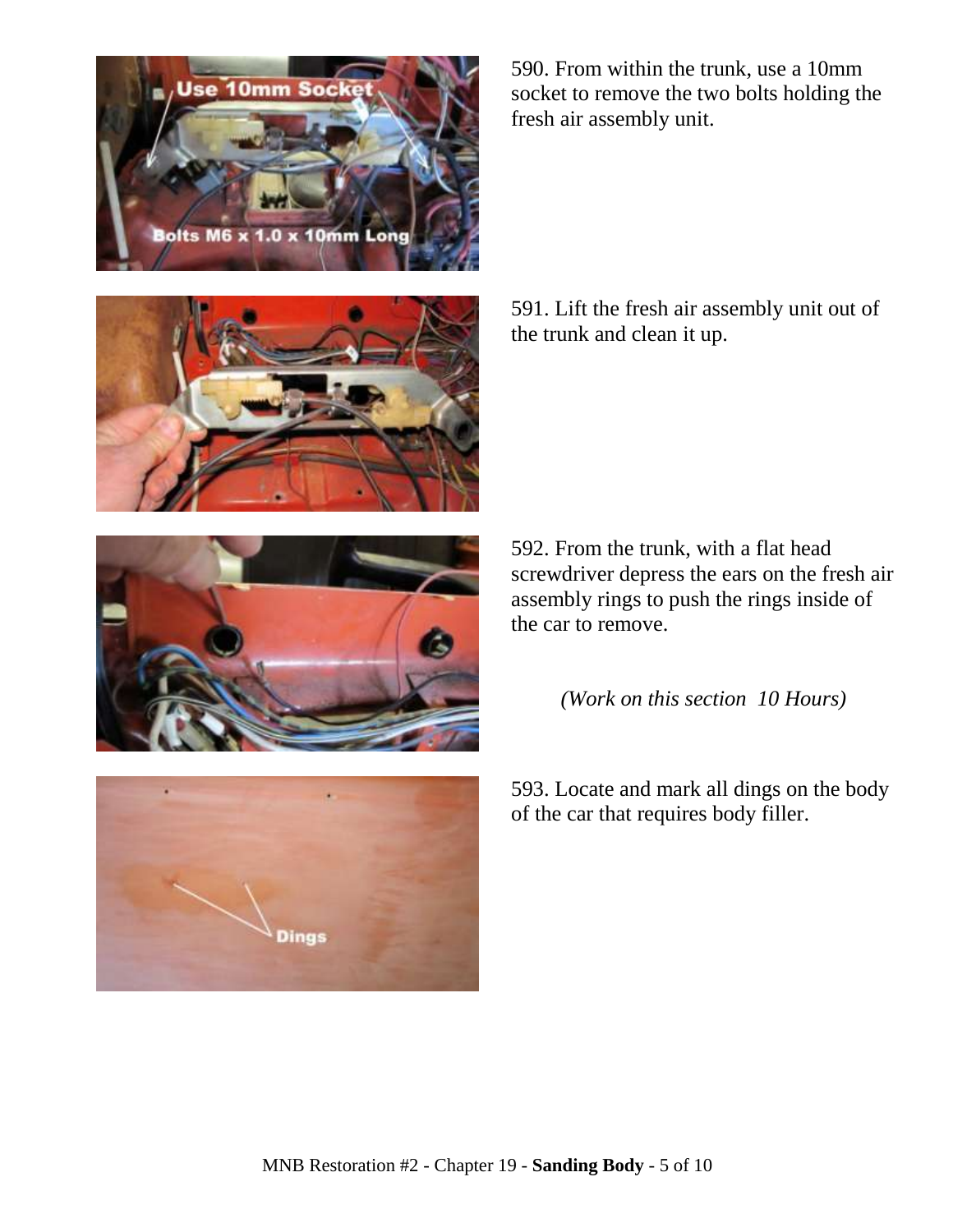



594. Sand the dings down to bear metal with 120 sandpaper, then rough up the bear metal with 80 grit sandpaper.

595. Apply one or two coats of body filler to the dings and sand with 220 grit sandpaper.

596. Dings after sanding.



597. Spray on prime to help find imperfections, prior to painting. Repeat steps above if any are found.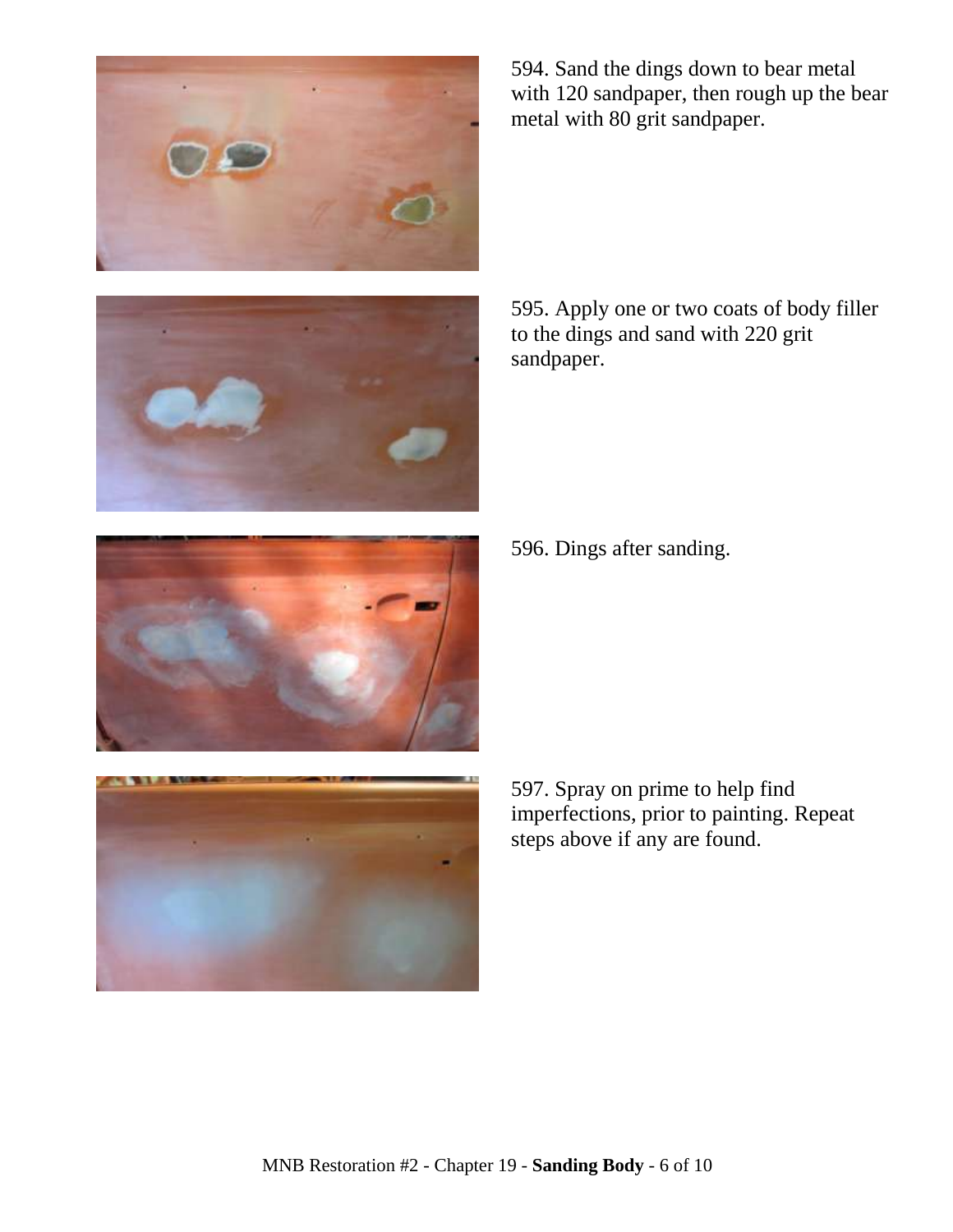



598. Apply filler to the seat belt scratches and then spray on prime to help find imperfections remaining on the scratches from the seat belt.

599. Sand entire body again with 220 sandpaper.



600. Unscrew and remove the gas tank door pull.



601. With an 8MM socket remove the pocket strap and push the pocked into the trunk.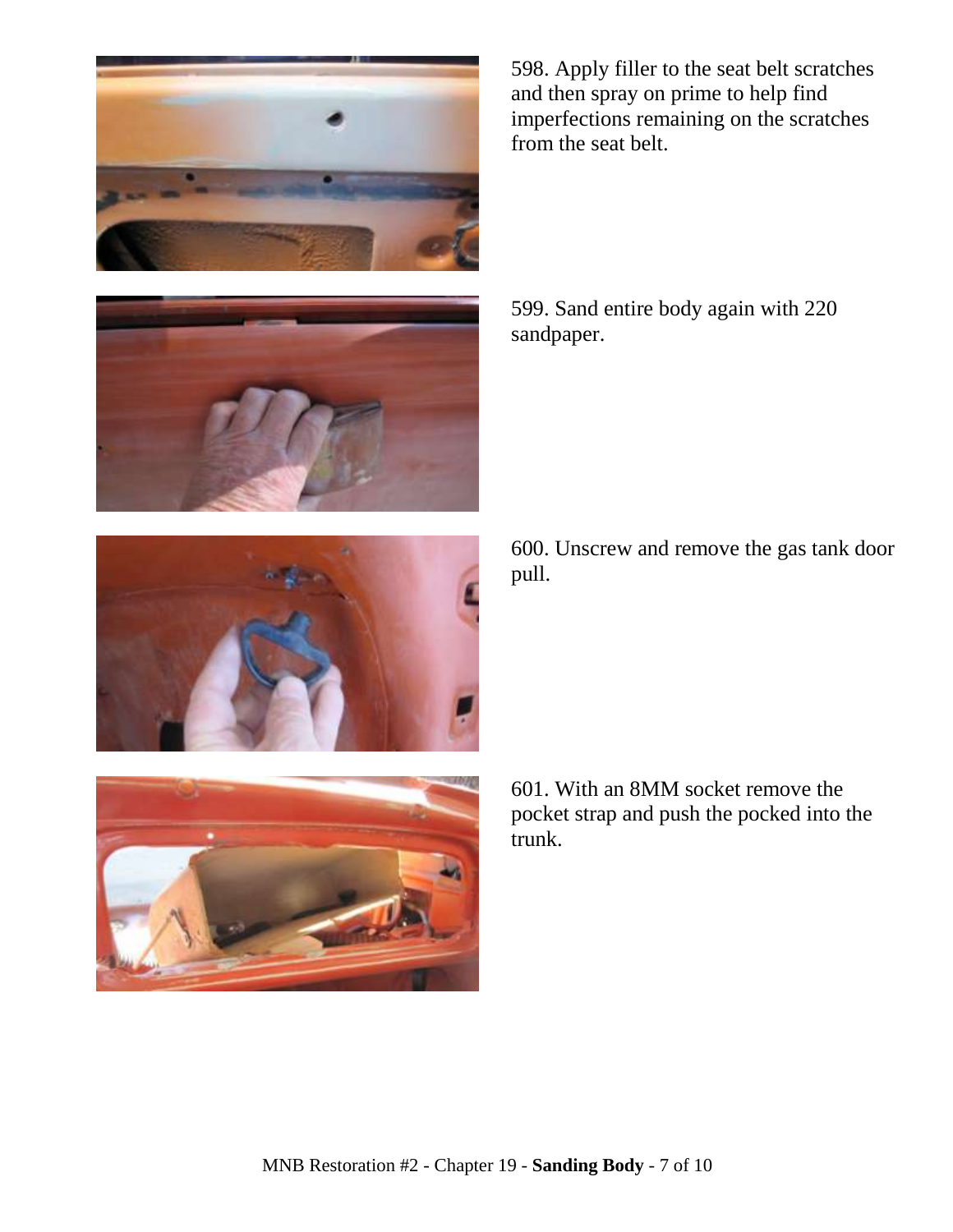



602. From inside the trunk, remove the two Philips screws holding the speedometer and slip a plastic bag over the speedometer and reinstall the screws with ground wires without the speedometer attached so that ground will be provided to the car.

603. Tape up all dash holes, in preparation of painting.

604. With a flat-headed screwdriver, carefully lift up the horn ring.



605. With a flat-head screwdriver remove the three screws holding the horn ring. The horn wire will be connected to one of the screws, and disconnected as you remove the screw.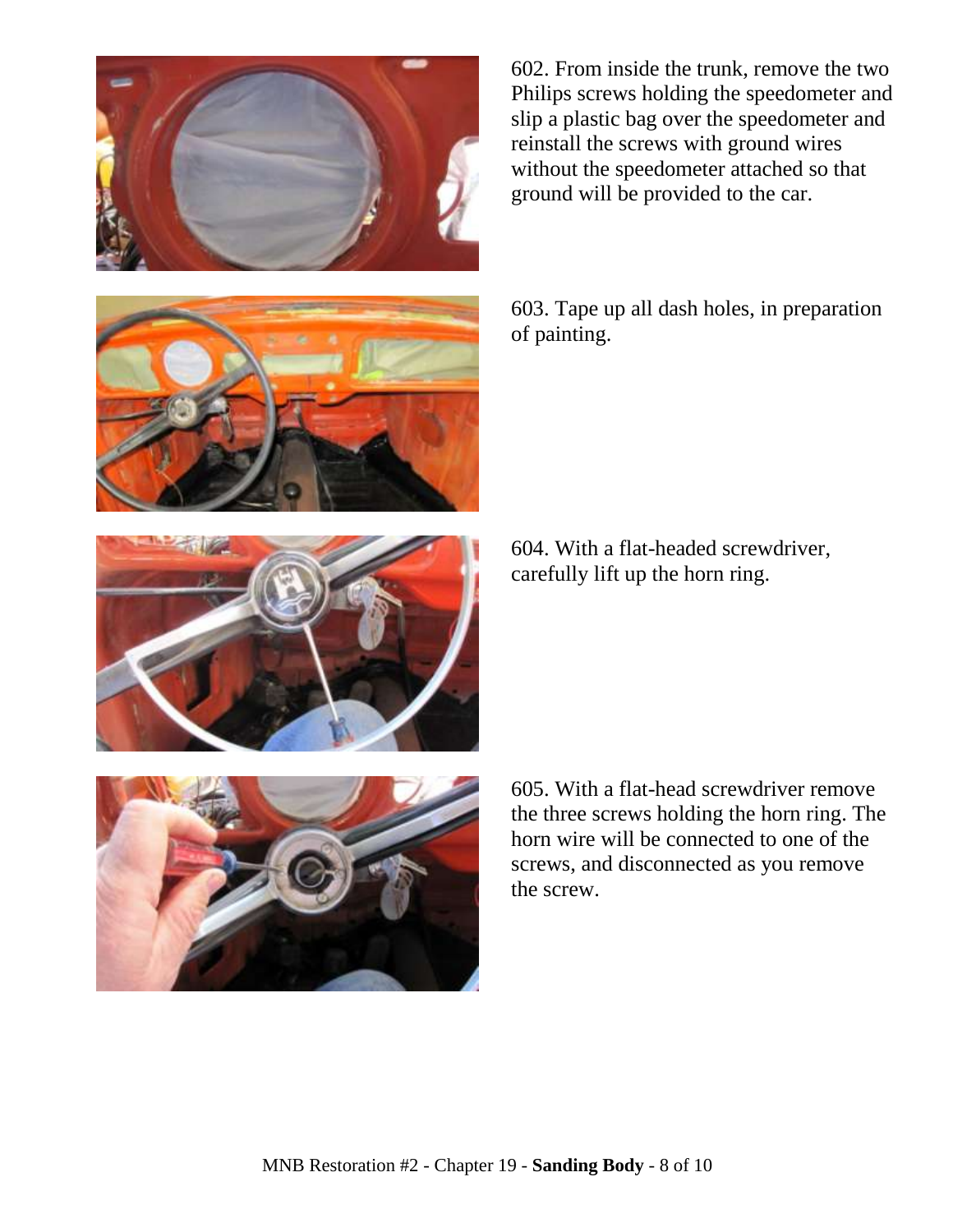



607. The disconnected green horn wire will remain as shown.

608. With a 1-1/16" socket, loosen the steering wheel nut but don't remove.



609. Remove the door handle.